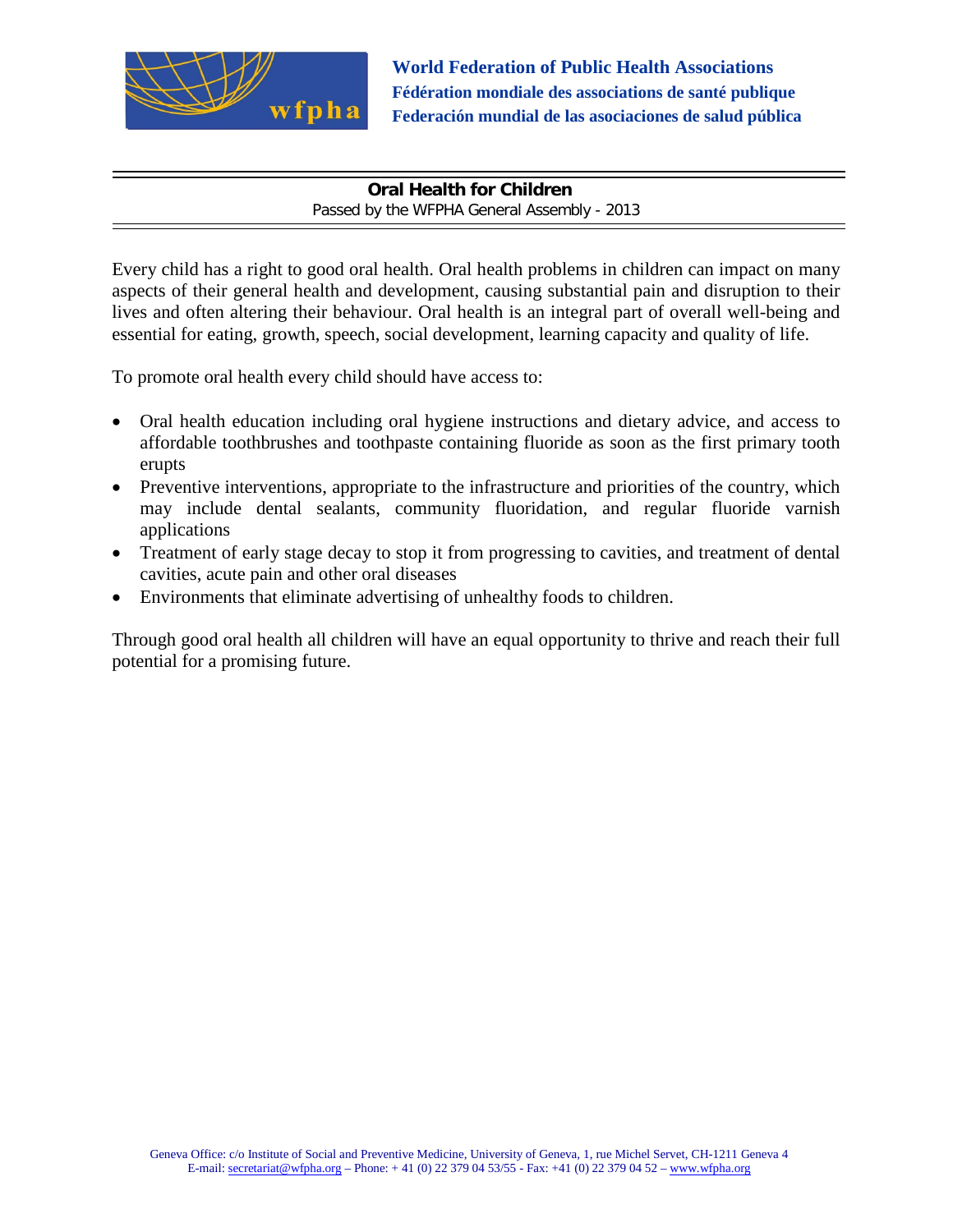#### **Evidence base**

# **1.0 Introduction**

Dental caries is the most common chronic condition in childhood. Worldwide it affects 60-90% of schoolchildren in industrialized countries. Reducing risk of dental caries can be achieved through the use of topical fluorides from several sources. It is clear that fluoride toothpaste is the most efficacious and readily available intervention across the world, although higher risk populations can also benefit from the application of fluoride varnish or other preventative measures.

# **2.0 Oral hygiene and fluoridated toothpaste**

Regular tooth brushing with fluoridated toothpaste reduces both caries risk and gingival inflammation by mechanically removing food debris and cariogenic bacteria. In addition, the fluoride effect promotes the restoration of mineral to tooth sites that have been softened by decay.

# **3.0 Dental sealant**

Studies found that resin-based sealants can induce a reduction in dental caries experience of around 90 percent after 12 months and 60 percent at 48–54 months. Any primary or permanent tooth judged at risk would benefit from sealant application.

High-risk pits and fissures should be sealed as soon as possible. Sealants also slow caries progression if the lesion is not cavitated.

#### **4.0 Fluoride varnish**

Many clinical trials have confirmed the anti-caries effect of professional topical fluoride treatments, including 5% neutral sodium fluoride varnish. Fluoride varnishes can prevent or reverse enamel demineralization. In children with moderate to high caries risk, fluoride varnishes and fluoride-releasing restorative and bonding materials have been shown to be highly effective in stopping and hardening existing decay and reducing the risk of new decay and are best utilized as part of a comprehensive preventive program in the dental home.

When a dental home cannot be established for individuals with increased caries risk as determined by caries risk assessment, periodic applications of fluoride varnish by trained nondental healthcare professionals may be effective in reducing the incidence of early childhood caries.